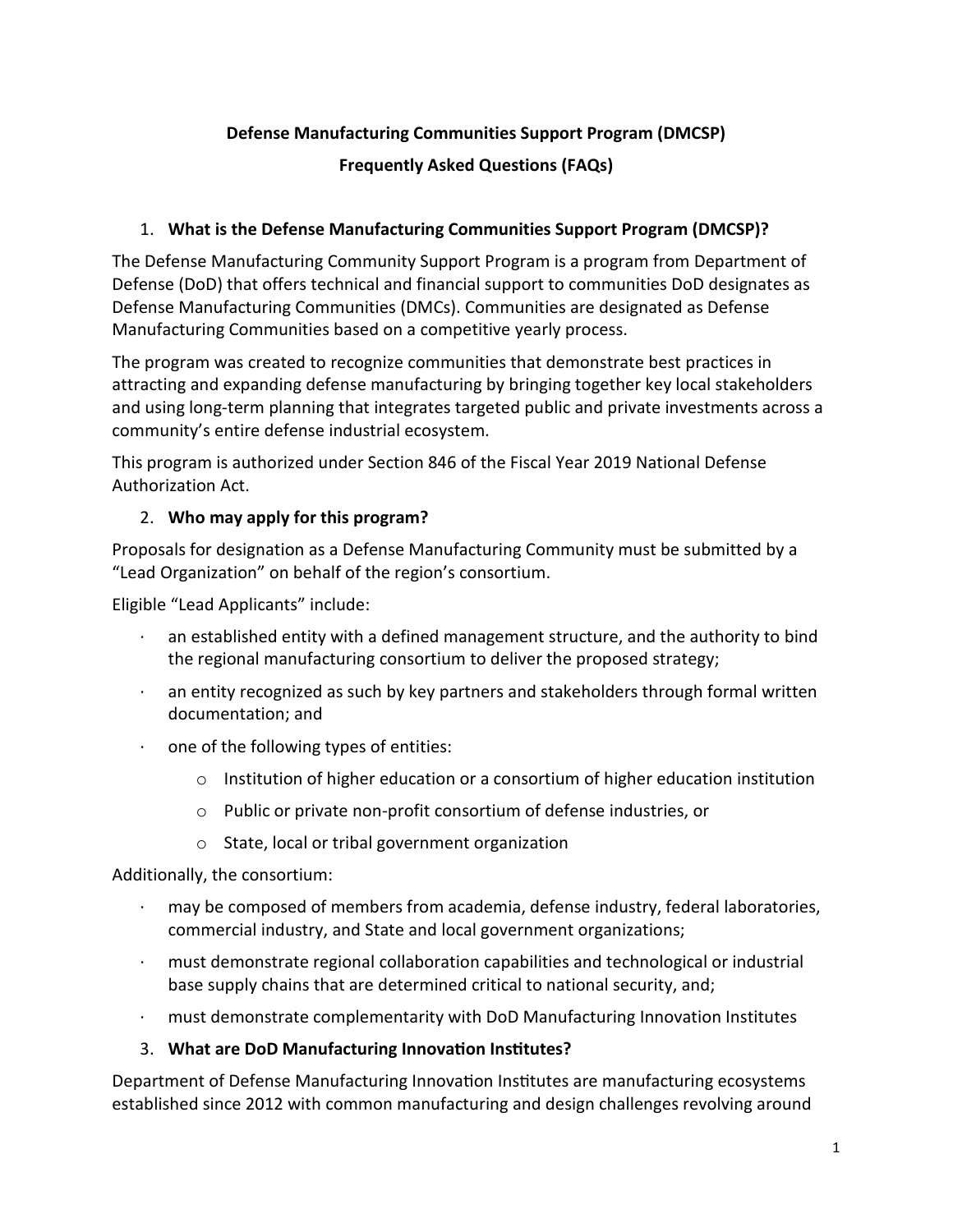specific technologies. To date, the Department of Defense has established nine (9) Manufacturing Innovation Institutes. To learn more about current Defense Manufacturing Innovation Institutes, visit https://www.dodmantech.mil/Manufacturing-Innovation-Institutes/. For a complete roster of all existing manufacturing innovation institutes, see https://www.manufacturingusa.com/institutes.

## 4. How many organizations typically comprise a consortium? Should a consortium **include both large and small industries?**

A consortium is an association of institutions and stakeholders who have formed an agreement to combine resources and solve a common challenge. Consortium members do not need to have a specific number or size of organization. Consortia membership is not limited to a geographic service area; however, as a practical management matter, the majority of the consortia members are expected to be located in a relatively close geographic region. Applicants should make the case that their consortia has the optimal number of diverse members, scope of work and leadership structure.

5. **Can memoranda of understanding demonstrate that the Lead Organization has the authority to bind the regional manufacturing consortium to deliver the proposed strategy?**

Yes

6. **Can federal laboratories, military bases, Manufacturing Extension Partners, or DoD Manufacturing Innovation Institutes be members and/or a Lead Organization of consortia?**

Yes

7. **Can an organization be a member and/or serve as a Lead Organization for more than one Defense Manufacturing Communities consortia?**

Yes

8. **Can Defense Manufacturing Innovation Institutes support more than one Defense Manufacturing Communities consortia?**

Yes

## 9. **How can applicants demonstrate complementarity with Department of Defense Manufacturing Innovation Institutes?**

Applicants should demonstrate that Defense Manufacturing Innovation Institutes have meaningful roles in one or more strategy or activity, demonstrated through letters of commitment/support or memoranda of understanding as applicable. The relationship doesn't need to be translated into a financial relationship through sub-award agreements.

# 10. **Can a national organization serve as a member and/or Lead Organization of a Consortium?**

Yes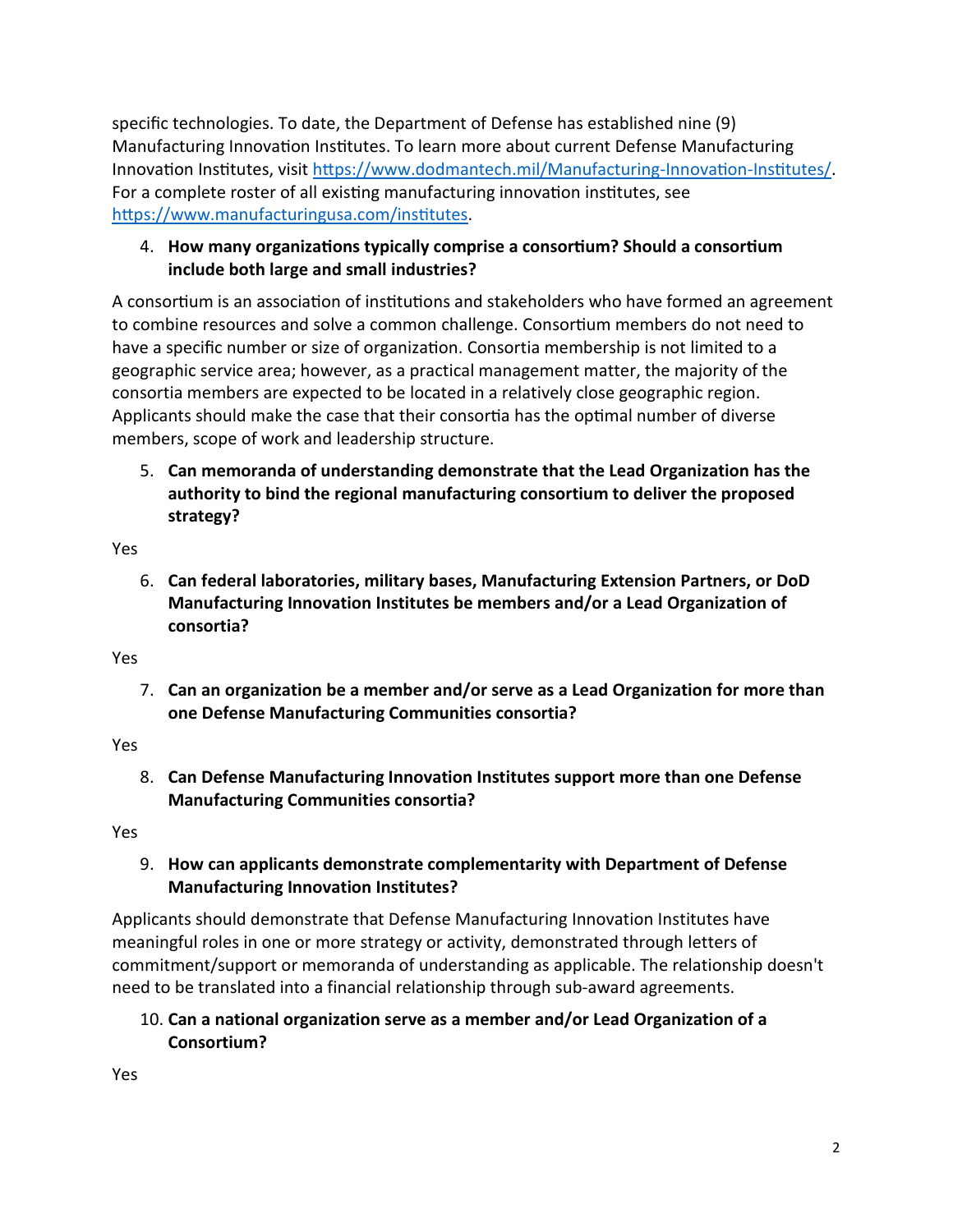# 11. **Is there a special provision for Investing Manufacturing Communities Partnership (IMCP) communities?**

No. However, Investing Manufacturing Communities Partnership communities are eligible to apply for Defense Manufacturing Communities designation.

# 12. **Can a current Defense Manufacturing Community apply for this fiscal year?**

No. However, members of a current Defense Manufacturing Community can join a new consortium to apply and implement a new initiative. The new initiative can overlap with the service area of a current Defense Manufacturing Community.

# 13. **What is an eligible area?**

Applicants may define the regional boundaries of their consortium based on capabilities of the region as a whole in key technologies or industrial base supply chains that are determined to be critical to national security.

The proposed defense manufacturing community should provide evidence that their community ranks high in the nation for their key defense manufacturing technology or supply chain.

# 14. **How may funds be used?**

Eligible activities for financial or technical assistance include:

- equipment or facility upgrades;
- $\cdot$  workforce training, retraining, or recruitment and retention, including that of women and underrepresented minorities;
- · business incubators;
- · advanced research and commercialization, including with Federal laboratories and depots;
- supply chain development (including the identification and correction of supply chain disruptions in order to further improve the supply chain); and
- · small business assistance

# 15. **How does a community apply for funding under this program?**

The application is a two-step process:

- First, your consortium needs to apply and receive designation as a Defense Manufacturing Community from the Office of Local Defense Community Cooperation. Subject to annual appropriations, the Office of Local Defense Community Cooperation will release a Notice of Funding Opportunity on Grants.gov that details the information proposers must submit to be considered for a Defense Manufacturing Community designation, including conformance with a series of criteria specified in the Notice of Funding Opportunity.
- · Secondly, upon receiving a designation, the most competitive Defense Manufacturing